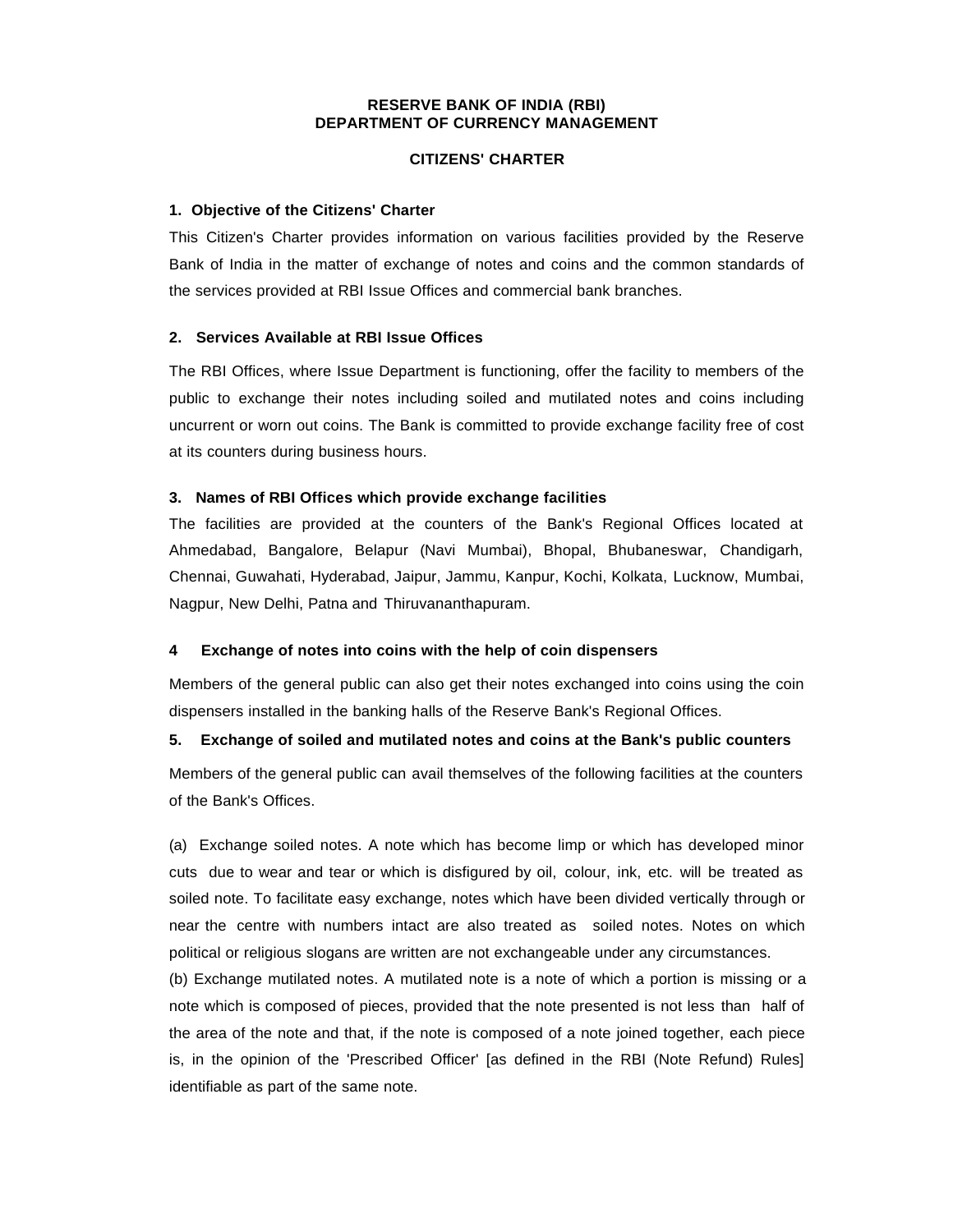The RBI (Note Refund) Rules, 1975 (as amended upto 1980) are posted on the RBI Website http://www.rbi.org.in under the Head "Publications" and Sub-Head "Occasional Publications".

(c) Exchange of coins including uncurrent coins into notes or coins.

#### **6. Exchange of mutilated/cut notes received through the Triple Lock Receptacle or by Post**

In order to provide note exchange facility to members of the public who cannot wait at the Bank's counters to tender their mutilated/cut notes, the Bank's Offices provide a facility of depositing mutilated/cut notes in a locked box called "Triple Lock Receptacle (TLR)". The TLR box is kept near a specified counter and notes can be dropped into the box in a closed cover which can be obtained from the enquiry counter. The tenderers are required to write the particulars of the notes tendered by them, their name, address and bank account number on the cover. Members of the public can also send mutilated notes by insured and registered post to RBI Offices. In their own interest, such covers should be sent through Registered and Insured post. The exchange value of notes which are found payable under the Note Refund Rules is credited to the bank account of the tenderer through Electronic Clearing Service/Electronic Fund Transfer (EFT) which is at present free of cost. In case the tenderer does not have bank account or the place where he resides does not have a clearing service/provision of EFT, the exchange value is remitted by means of bank draft/money order at the cost of the tenderer. The TLR facility is available only for mutilated/cut notes and not for soiled notes.

#### **7. General Conditions of Service**

(i) The exchange facility over the Bank's counters is available during the business hours of the respective Regional Office and is free of cost.

(ii) The serial numbers of counters where exchange facility is made available at each Office are displayed at the banking hall of each Office of the Bank.

(iii) Mutilated/cut notes in closed covers are received in Triple Lock Receptacle upto one hour after the close of normal business hours.

(iv) The mutilated/cut notes are exchanged by the Bank as of grace under the Reserve Bank of India (Note Refund) Rules. When the mutilated/cut note is not found payable under the Rules, the same is rejected and rejection advice issued to the tenderer. The rejected note is retained by the bank and destroyed after four months.

(v) Notes/coins which are found to have been forged/ counterfeited are impounded and no value thereof is paid. Such notes/coins are retained by the Bank after issue of advice to the tenderer.

(vi) The security features of the bank notes issued by RBI are furnished as information to members of the public in the Bank's website http://www.rbi.org.in/currency/banknotes.html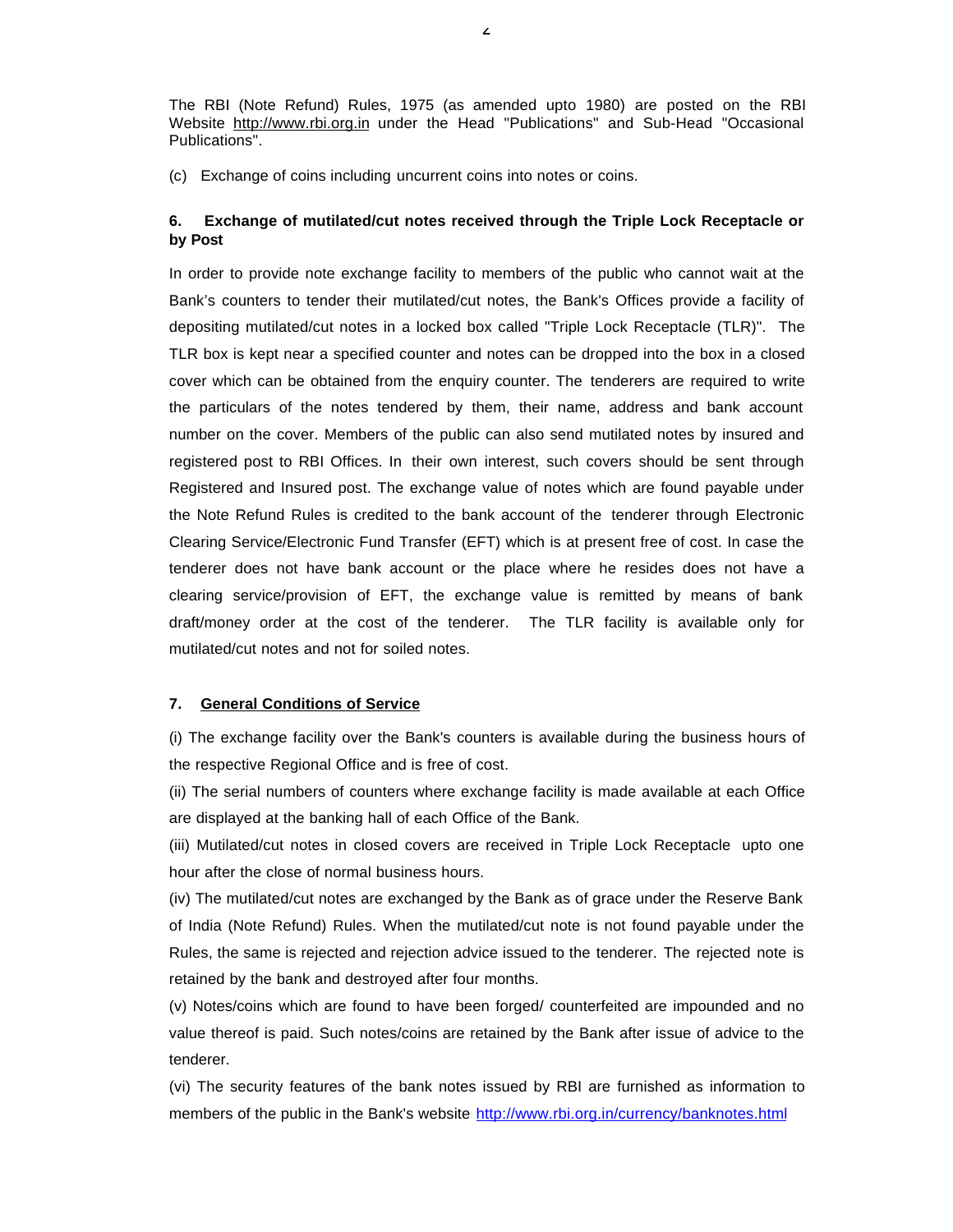(vii) In case any member of the public faces any difficulty in getting the above exchange facilities at any RBI Offices or is asked for any bribe, he may record a complaint in the complaint book/register maintained at the enquiry counter of the Regional Office or bring it to the notice of the in-charge of the Issue Department of the respective RBI Office. The designation and addresses of the in-charges are furnished in the Annexure.

(xiv) The staff and officers of the Reserve Bank will treat each member of the public with courtesy and consideration. The staff will be helpful and will attend promptly to the customer's enquiries and complaints.

### **8. Exchange of soiled and mutilated notes and coins at the counters of commercial banks**

(i) Offices of the Reserve Bank are located at selected centers. The Bank has, therefore, made arrangement for provision of the facility of exchange of soiled notes, exchange of notes to coins and coins to notes at the branches of scheduled commercial banks. While the facility for exchange of soiled notes is available at all branches of public sector banks and currency chest branches of private sector bank, the facility of exchange of mutilated / cut notes is available only at the currency chest branches of commercial banks. A list of the currency chest branches where the mutilated notes can be exchanged is available at the enquiry counter of the RBI Offices. Such currency chest branches also have instructions to display notice board regarding availability of mutilated notes exchange facility. In case any such branch refuses to provide the exchange facility, aggrieved members of the public can complain to the Chairman and Managing Director/CEO of the commercial bank concerned. In case the grievance is not redressed, the matter may be brought to the notice of the concerned Regional Office of Reserve Bank of India.

(ii) Branches of other banks i.e. Co-operative Banks and Regional Rural Banks ar expected to exchange notes and coins at their convenience. They, however, do not have powers to exchange mutilated notes.

#### **9. Suggestion/Comment**

In case any member of the public has any suggestion/comment to offer in regard to the Citizens' Charter, he may write to the Chief General Manager, Department of Currency Management, Reserve Bank of India, Central Office, Shahid Bhagat Singh Marg, Mumbai - 400 001.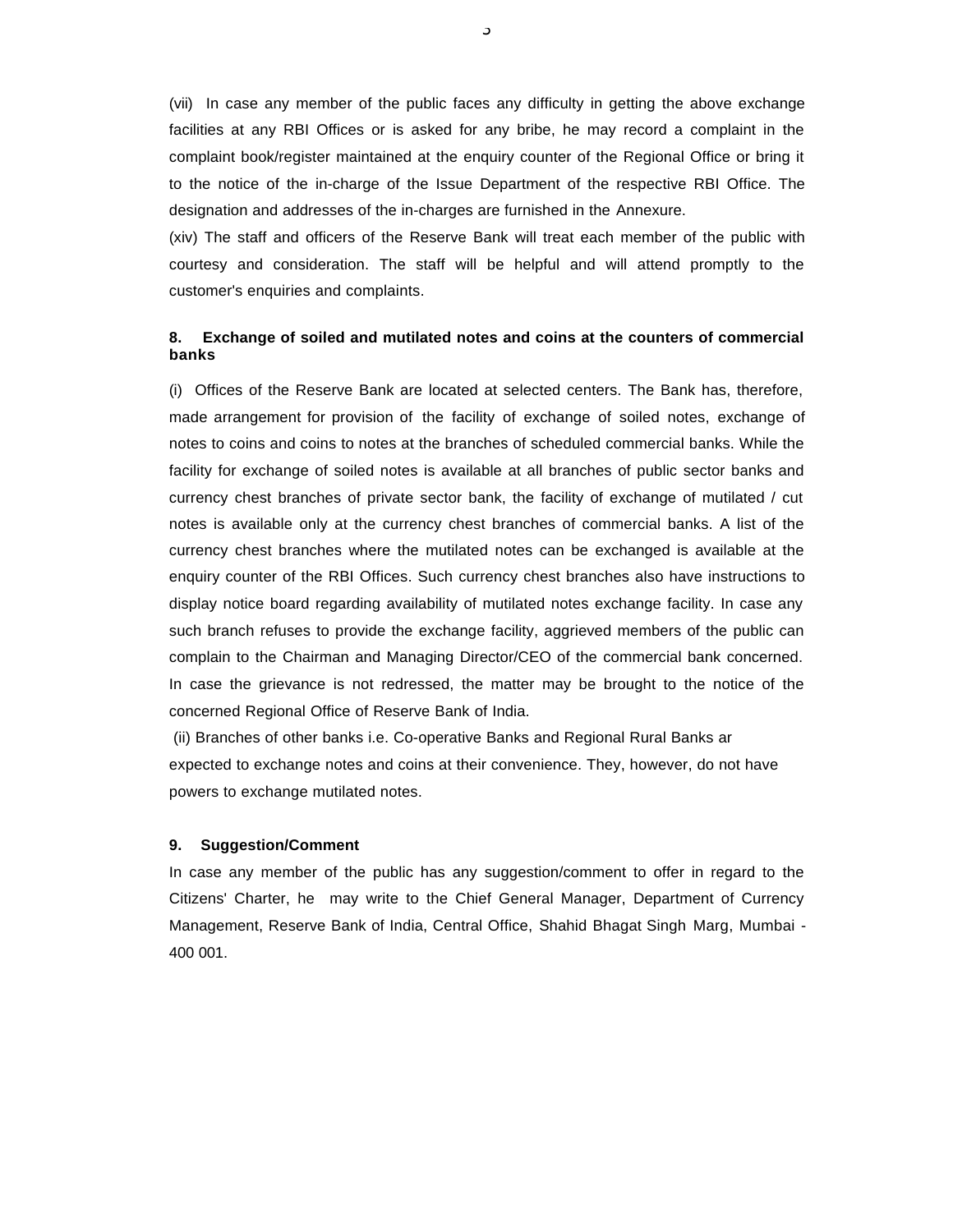## **ANNEXURE**

| SI.<br>No. |                                                         |                                                        |
|------------|---------------------------------------------------------|--------------------------------------------------------|
|            | Name and address of RBI Office                          | <b>Jurisdiction</b>                                    |
| 1.         | The General Manager                                     | The State of Gujarat and<br>Union Territories of Dadra |
|            | Reserve Bank of India, Issue Department                 |                                                        |
|            | 2nd Floor, Near Gandhi Bridge                           | and Nagar Haveli and Daman                             |
|            | Ahmedabad 380 014.                                      | and Diu                                                |
| 2.         | The General Manager                                     | The State of Karnataka                                 |
|            | Reserve Bank of India, Issue Department                 |                                                        |
|            | 10/3/8, Nrupathunga Road,                               |                                                        |
|            | Bangalore - 560 001.                                    |                                                        |
| 3.         | The Deputy General Manager                              | The State of Orissa.                                   |
|            | Reserve Bank of India, Issue Department                 |                                                        |
|            | Pt. Jawahar Lal Nehru Marg, Post Box No. 16,            |                                                        |
|            | Bhubaneswar - 751 001                                   |                                                        |
| 4. I       | The General Manager                                     | Greater Mumbai i.e. Mumbai                             |
|            | Reserve Bank of India, Issue Department                 | island and the suburban                                |
|            | Main Building, Shahid Bhagat Singh Marg,                | district (roughly south of a line                      |
|            | Fort, Mumbai - 400 001.                                 | connecting Dahisar and                                 |
|            |                                                         | Mulund on the Western and                              |
|            |                                                         | <b>Central Railways</b>                                |
|            |                                                         | respectively)                                          |
| 5.         | The Deputy General Manager                              | The State of Madhya Pradesh                            |
|            | Reserve Bank of India, Issue Department,                |                                                        |
|            | Hoshangabad Road,                                       |                                                        |
|            | Post Box No. 32,                                        |                                                        |
|            | Bhopal 462 011.                                         |                                                        |
| 6.         | The Deputy General Manager                              | The districts of Ahmednagar,                           |
|            | Reserve Bank of India, Issue Department                 | Kolhapur, Nasik, Pune,                                 |
|            | Plot No. 3, Sector 10,                                  | Raigad, Ratnagiri, Sangli,                             |
|            | H.H. Nirmala Devi Marg,                                 | Satara, Sindhudurg, Solapur,                           |
|            | CBD, Belapur,                                           | and Thane in the State of                              |
|            | Navi Mumbai - 400 614.                                  | Maharashtra and the State of                           |
|            |                                                         | Goa.                                                   |
| 7.         | The Deputy General Manager                              | The States of Haryana,<br>Himachal Pradesh, Punjab     |
|            | Reserve Bank of India, Issue Department                 |                                                        |
|            | Central Vista, Opposite Telephone Bhavan,               | and the Union territory of                             |
| 8.         | Sector 17, Chandigarh - 160 017.<br>The General Manager | Chandigarh<br>State of Tamil Nadu and the              |
|            | Reserve Bank of India, Issue Department                 | Union Territory of                                     |
|            | Fort Glacis No. 16, Rajaji Salai,                       |                                                        |
|            | Post Box No. 40,                                        | Pondicherry.                                           |
|            | Chennai - 600 001.                                      |                                                        |
| 9.         | The General Manager                                     | The States of Assam,                                   |
|            | Reserve Bank of India, Issue Department                 | Arunachal Pradesh, Manipur,                            |
|            | Station Road, Panbazar,                                 | Meghalaya, Mizoram,                                    |
|            | Post Box No. 120, Guwahati - 781 001.                   | Nagaland and Tripura                                   |
|            | 10. The General Manager                                 | The State of Andhra Pradesh                            |
|            | <b>Issue Department</b>                                 |                                                        |
|            | Reserve Bank of India                                   |                                                        |
|            | 6-1-65, Secretariat Road, Saifabad,                     |                                                        |
|            |                                                         |                                                        |
|            | Hyderabad $-500004$ .<br>11. The Deputy General Manager | The State of Jammu and                                 |
|            | Reserve Bank of India, Issue Department                 | Kashmir                                                |
|            | Rail Head Complex,                                      |                                                        |
|            |                                                         |                                                        |

# **Addresses of RBI Issue Offices and their Jurisdiction**